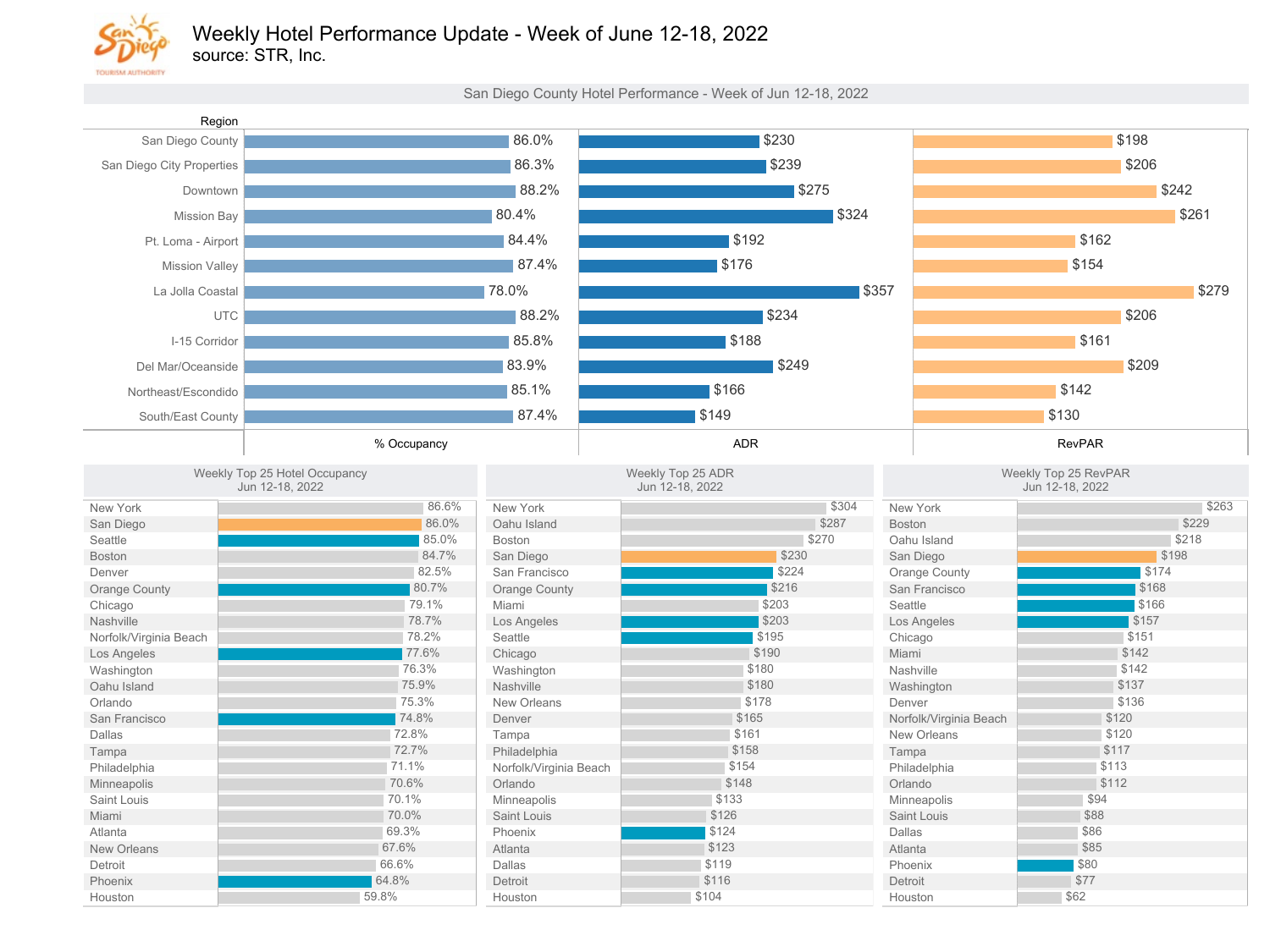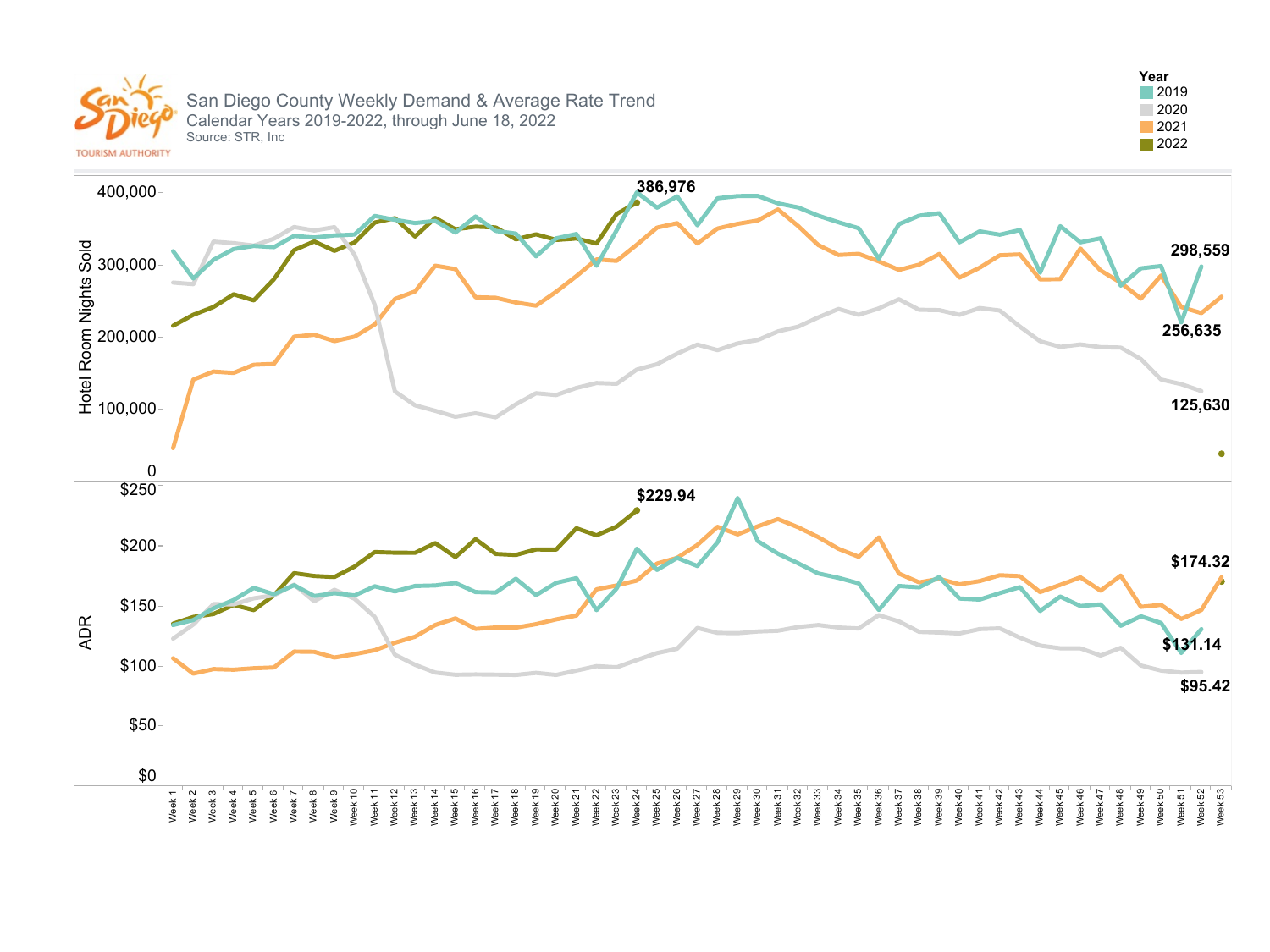

## Last Week's Daily Hotel Performance by Region

Source: STR, Inc.

|                           |               | Sun, June 12 | Mon, June 13 | Tue, June 14 | Wed, June 15 | Thu, June 16 | Fri, June 17 | Sat, June 18 |
|---------------------------|---------------|--------------|--------------|--------------|--------------|--------------|--------------|--------------|
|                           | Rooms Sold    | 32,353       | 35,267       | 36,591       | 36,212       | 33,465       | 33,474       | 34,672       |
| San Diego City Properties | % Occupancy   | 80.7%        | 88.0%        | 91.3%        | 90.3%        | 83.5%        | 83.5%        | 86.5%        |
|                           | <b>ADR</b>    | \$236.40     | \$247.12     | \$249.73     | \$241.94     | \$220.55     | \$235.13     | \$240.15     |
|                           | <b>RevPAR</b> | \$190.80     | \$217.42     | \$227.97     | \$218.57     | \$184.13     | \$196.36     | \$207.73     |
|                           | Rooms Sold    | 12,728       | 13,830       | 14,100       | 13,728       | 11,877       | 12,470       | 12,998       |
|                           | % Occupancy   | 85.6%        | 93.1%        | 94.9%        | 92.4%        | 79.9%        | 83.9%        | 87.5%        |
| Downtown                  | <b>ADR</b>    | \$287.48     | \$311.36     | \$310.45     | \$291.11     | \$239.27     | \$232.11     | \$239.60     |
|                           | <b>RevPAR</b> | \$246.22     | \$289.76     | \$294.55     | \$268.91     | \$191.22     | \$194.76     | \$209.56     |
|                           | Rooms Sold    | 6,141        | 6,990        | 7,272        | 7,324        | 6,834        | 6,793        | 7,132        |
|                           | % Occupancy   | 77.5%        | 88.2%        | 91.7%        | 92.4%        | 86.2%        | 85.7%        | 90.0%        |
| <b>Mission Valley</b>     | <b>ADR</b>    | \$160.19     | \$168.53     | \$173.19     | \$173.70     | \$171.11     | \$190.57     | \$195.78     |
|                           | <b>RevPAR</b> | \$124.10     | \$148.61     | \$158.88     | \$160.49     | \$147.51     | \$163.31     | \$176.14     |
|                           | Rooms Sold    | 3,825        | 4,111        | 4,225        | 4,220        | 4,167        | 4,047        | 4,218        |
|                           | % Occupancy   | 78.4%        | 84.3%        | 86.6%        | 86.5%        | 85.4%        | 83.0%        | 86.5%        |
| Pt. Loma - Airport        | <b>ADR</b>    | \$169.93     | \$182.88     | \$189.84     | \$189.46     | \$185.78     | \$206.64     | \$214.40     |
|                           | <b>RevPAR</b> | \$133.25     | \$154.13     | \$164.43     | \$163.91     | \$158.70     | \$171.44     | \$185.39     |
|                           | Rooms Sold    | 2,443        | 2,467        | 2,592        | 2,581        | 2,546        | 2,575        | 2,609        |
|                           | % Occupancy   | 77.1%        | 77.9%        | 81.8%        | 81.5%        | 80.4%        | 81.3%        | 82.4%        |
| <b>Mission Bay</b>        | <b>ADR</b>    | \$310.95     | \$302.18     | \$297.83     | \$299.77     | \$309.30     | \$370.70     | \$377.19     |
|                           | <b>RevPAR</b> | \$239.87     | \$235.39     | \$243.76     | \$244.31     | \$248.65     | \$301.41     | \$310.73     |
|                           | Rooms Sold    | 1,341        | 1,398        | 1,518        | 1,526        | 1,460        | 1,409        | 1,417        |
|                           | % Occupancy   | 72.7%        | 75.8%        | 82.3%        | 82.8%        | 79.2%        | 76.4%        | 76.8%        |
| La Jolla Coastal          | ADR           | \$337.17     | \$325.60     | \$336.49     | \$338.08     | \$341.93     | \$405.33     | \$417.62     |
|                           | <b>RevPAR</b> | \$245.20     | \$246.85     | \$277.00     | \$279.78     | \$270.73     | \$309.71     | \$320.92     |
|                           | Rooms Sold    | 3,471        | 3,776        | 3,981        | 3,917        | 3,652        | 3,369        | 3,499        |
| <b>UTC</b>                | % Occupancy   | 83.5%        | 90.9%        | 95.8%        | 94.3%        | 87.9%        | 81.1%        | 84.2%        |
|                           | <b>ADR</b>    | \$225.87     | \$226.74     | \$242.28     | \$239.27     | \$229.87     | \$236.99     | \$236.04     |
|                           | <b>RevPAR</b> | \$188.68     | \$206.06     | \$232.13     | \$225.57     | \$202.04     | \$192.16     | \$198.78     |
|                           | Rooms Sold    | 1,258        | 1,525        | 1,692        | 1,686        | 1,673        | 1,562        | 1,522        |
| I-15 Corridor             | % Occupancy   | 69.2%        | 83.9%        | 93.1%        | 92.8%        | 92.1%        | 86.0%        | 83.8%        |
|                           | <b>ADR</b>    | \$174.29     | \$183.82     | \$179.01     | \$187.91     | \$186.69     | \$199.24     | \$204.07     |
|                           | <b>RevPAR</b> | \$120.67     | \$154.28     | \$166.70     | \$174.36     | \$171.89     | \$171.28     | \$170.94     |
|                           | Rooms Sold    | 5,275        | 5,677        | 5,987        | 6,224        | 6,223        | 6,239        | 6,335        |
| Del Mar/Oceanside         | % Occupancy   | 73.8%        | 79.4%        | 83.8%        | 87.1%        | 87.1%        | 87.3%        | 88.6%        |
|                           | ADR           | \$226.31     | \$228.58     | \$231.13     | \$241.31     | \$239.95     | \$275.24     | \$291.45     |
|                           | <b>RevPAR</b> | \$167.03     | \$181.57     | \$193.61     | \$210.15     | \$208.93     | \$240.27     | \$258.33     |
| South/East County         | Rooms Sold    | 5,212        | 5,568        | 5,756        | 5,892        | 5,859        | 5,917        | 6,003        |
|                           | % Occupancy   | 79.3%        | 84.8%        | 87.6%        | 89.7%        | 89.2%        | 90.1%        | 91.4%        |
|                           | <b>ADR</b>    | \$133.27     | \$135.55     | \$139.05     | \$138.98     | \$138.29     | \$171.96     | \$183.96     |
|                           | <b>RevPAR</b> | \$105.74     | \$114.90     | \$121.84     | \$124.66     | \$123.34     | \$154.90     | \$168.11     |
|                           | Rooms Sold    | 3,735        | 4,068        | 4,183        | 4,265        | 4,222        | 4,281        | 4,294        |
| Northeast/Escondido       | % Occupancy   | 76.6%        | 83.4%        | 85.8%        | 87.5%        | 86.6%        | 87.8%        | 88.1%        |
|                           | <b>ADR</b>    | \$148.29     | \$150.75     | \$153.31     | \$156.80     | \$160.06     | \$194.00     | \$198.50     |
|                           | <b>RevPAR</b> | \$113.61     | \$125.80     | \$131.55     | \$137.18     | \$138.62     | \$170.36     | \$174.84     |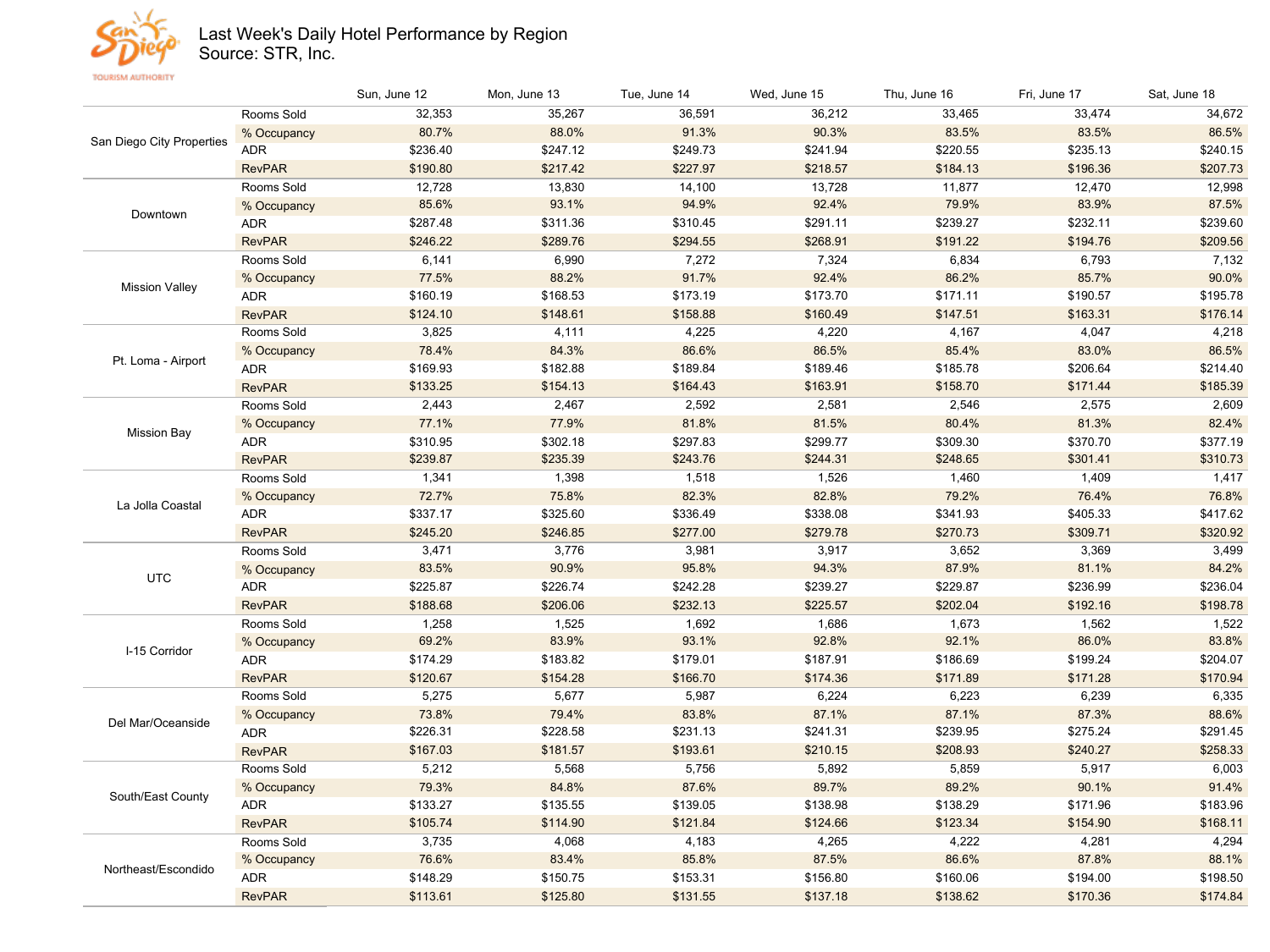

## Day of Week Occupancy and ADR Patterns By Region Week of June 12-18, 2022

Weekly min & max noted

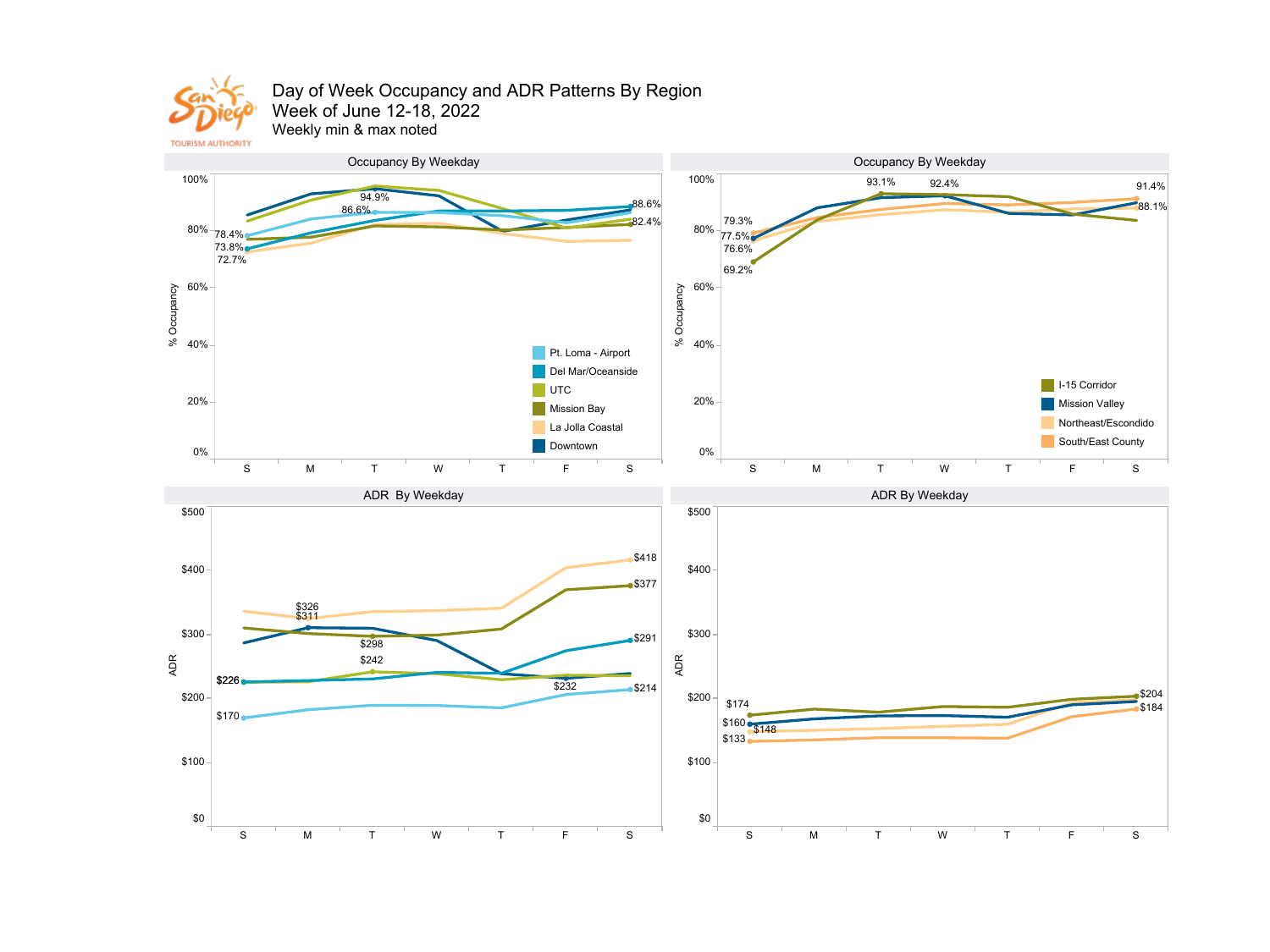Selected Year<br>2022



## **2022** 2022 STR Latest Weekly Performance Trend Competitive Set Group and Transient

|             |               | <b>Competitive Set Total Market Weekly</b> |                         |                |                 |          | <b>Competitive Set Group and Transient Weekly</b> |                |                    |                  |                                    |                |                    |
|-------------|---------------|--------------------------------------------|-------------------------|----------------|-----------------|----------|---------------------------------------------------|----------------|--------------------|------------------|------------------------------------|----------------|--------------------|
|             |               | <b>Total Market</b>                        |                         |                |                 | Group    |                                                   |                |                    | <b>Transient</b> |                                    |                |                    |
|             |               | Week 21                                    | Week 22                 | Week 23        | Week 24         | Week 21  | Week 22                                           | Week 23        | Week 24            | Week 21          | Week 22                            | Week 23        | Week 24            |
|             |               | May 22-28, 2022                            | May 29 - Jun 4,<br>2022 | Jun 5-11, 2022 | Jun 12-18, 2022 | 2022     | May 22-28, May 29 - Jun 4,<br>2022                | Jun 5-11, 2022 | Jun 12-18,<br>2022 | 2022             | May 22-28, May 29 - Jun 4,<br>2022 | Jun 5-11, 2022 | Jun 12-18,<br>2022 |
|             | San Diego     | 75.0%                                      | 73.4%                   | 82.5%          | 86.0%           | 27.2%    | 20.9%                                             | 29.0%          | 28.7%              | 42.7%            | 47.2%                              | 48.5%          | 52.3%              |
|             | San Francisco | 69.3%                                      | 63.3%                   | 84.3%          | 74.8%           | 11.0%    | 11.1%                                             | 27.5%          | 14.7%              | 49.4%            | 43.4%                              | 50.1%          | 51.5%              |
|             | Seattle       | 73.7%                                      | 70.5%                   | 85.2%          | 85.0%           | 12.6%    | 14.1%                                             | 21.4%          | 19.9%              | 53.6%            | 47.5%                              | 59.4%          | 59.4%              |
| % Occupancy | Phoenix       | 69.9%                                      | 58.5%                   | 62.0%          | 64.8%           | 25.9%    | 16.2%                                             | 22.6%          | 21.7%              | 37.2%            | 31.8%                              | 31.3%          | 33.3%              |
|             | Los Angeles   | 73.4%                                      | 70.7%                   | 80.2%          | 77.6%           | 15.0%    | 12.8%                                             | 18.1%          | 15.6%              | 54.6%            | 52.6%                              | 59.3%          | 57.7%              |
|             | Orange County | 74.5%                                      | 69.9%                   | 78.3%          | 80.7%           | 22.1%    | 16.4%                                             | 22.4%          | 24.4%              | 48.9%            | 48.6%                              | 53.0%          | 53.8%              |
|             | San Diego     | 17.5%                                      | 6.9%                    | 21.0%          | 17.4%           | 510.3%   | 401.1%                                            | 580.5%         | 242.7%             | $-5.2%$          | $-8.6%$                            | $-4.5%$        | $-1.1%$            |
| Occupancy   | San Francisco | 44.5%                                      | 34.0%                   | 75.4%          | 52.9%           | 276.5%   | 488.6%                                            | 689.1%         | 426.0%             | 53.8%            | 36.3%                              | 60.7%          | 59.1%              |
|             | Seattle       | 42.3%                                      | 29.1%                   | 62.4%          | 48.5%           | 88.3%    | 182.5%                                            | 615.6%         | 719.4%             | 83.6%            | 35.0%                              | 80.2%          | 60.8%              |
| <b>YOY</b>  | Phoenix       | 12.9%                                      | $-9.0%$                 | 3.7%           | 4.8%            | 217.1%   | 88.6%                                             | 306.7%         | 155.8%             | $-0.1%$          | $-21.4%$                           | $-21.4%$       | $-12.6%$           |
|             | Los Angeles   | 8.1%                                       | 3.6%                    | 20.6%          | 10.4%           | 143.4%   | 91.4%                                             | 180.4%         | 108.5%             | 2.5%             | $-1.2%$                            | 16.5%          | 5.9%               |
|             | Orange County | 34.0%                                      | 21.2%                   | 36.1%          | 31.4%           | 297.0%   | 329.2%                                            | 363.6%         | 316.1%             | 22.8%            | 12.8%                              | 28.1%          | 17.2%              |
|             | San Diego     | \$215.12                                   | \$209.23                | \$216.53       | \$229.94        | \$261.12 | \$251.67                                          | \$257.00       | \$275.96           | \$320.00         | \$302.38                           | \$313.41       | \$335.99           |
|             | San Francisco | \$203.82                                   | \$199.63                | \$304.37       | \$224.41        | \$261.63 | \$274.99                                          | \$389.46       | \$262.54           | \$252.25         | \$248.13                           | \$392.22       | \$284.42           |
| ADR         | Seattle       | \$165.50                                   | \$172.42                | \$196.05       | \$194.94        | \$205.45 | \$217.67                                          | \$233.02       | \$223.82           | \$219.54         | \$232.99                           | \$268.79       | \$263.15           |
|             | Phoenix       | \$149.06                                   | \$132.21                | \$125.65       | \$124.21        | \$213.46 | \$200.22                                          | \$186.43       | \$174.28           | \$263.02         | \$234.82                           | \$213.22       | \$203.38           |
|             | Los Angeles   | \$200.09                                   | \$195.55                | \$213.45       | \$202.85        | \$271.60 | \$253.39                                          | \$274.43       | \$263.63           | \$289.67         | \$285.99                           | \$311.95       | \$295.46           |
|             | Orange County | \$211.87                                   | \$216.96                | \$212.84       | \$216.15        | \$256.39 | \$287.90                                          | \$270.97       | \$249.36           | \$343.32         | \$350.36                           | \$336.83       | \$350.16           |
| ADR YOY     | San Diego     | 51.1%                                      | 27.4%                   | 29.3%          | 34.0%           | 47.4%    | 35.8%                                             | 24.6%          | 24.5%              | 50.2%            | 22.2%                              | 24.6%          | 31.0%              |
|             | San Francisco | 46.9%                                      | 40.7%                   | 108.0%         | 48.2%           | 44.3%    | 67.7%                                             | 88.2%          | 26.3%              | 31.5%            | 26.3%                              | 99.6%          | 36.7%              |
|             | Seattle       | 58.3%                                      | 57.7%                   | 72.8%          | 61.7%           | 95.1%    | 97.6%                                             | 54.0%          | 33.1%              | 35.4%            | 41.0%                              | 58.1%          | 47.5%              |
|             | Phoenix       | 21.2%                                      | 5.2%                    | 8.2%           | 12.1%           | $-5.2%$  | $-2.3%$                                           | 12.2%          | 12.0%              | 12.8%            | $-0.1%$                            | $-1.2%$        | 2.5%               |
|             | Los Angeles   | 31.6%                                      | 25.2%                   | 37.1%          | 25.7%           | 65.7%    | 44.1%                                             | 53.6%          | 49.8%              | 26.9%            | 22.6%                              | 34.1%          | 22.9%              |
|             | Orange County | 56.9%                                      | 48.5%                   | 41.9%          | 32.2%           | 25.0%    | 25.6%                                             | 10.5%          | 13.2%              | 45.2%            | 33.9%                              | 25.5%          | 16.0%              |

Source: Smith Travel Research, Inc.

Notes: The group and transient data only represents upscale chain properties.